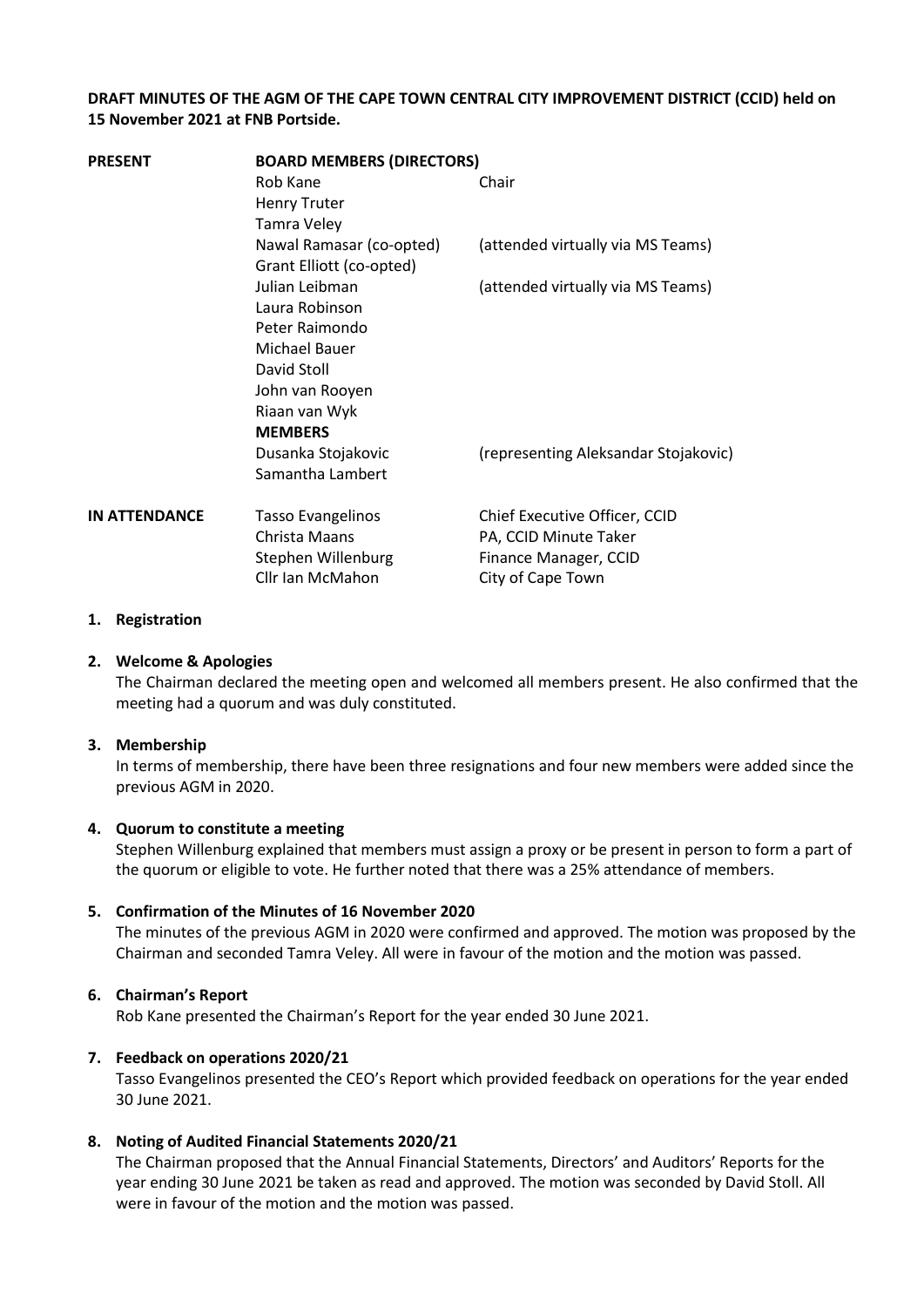### **9.1 Noting of additional surplus funds utilised in 2020/21 (approved by the Board)**

There was no additional surplus utilisation for the 2020/21 period. Interest earned, as well as identified cost-savings, and rationalized services during lockdown, reduced reliance on reserve funding during this period.

### **9.2 Approval of additional surplus funds utilisation for 2021/22**

The proposed utilisation of additional surplus funds for 2021/22 has been placed on the CCID's website for members to review. The utilisation of additional surplus funds has been approved by the Board. Additional surplus funds are being utilised as follows: Capital Expenditure: R100k for the purchase and installation of a third Digital Screen on the St George's Mall Kiosk; R75k for the refurbishment of the St George's Mall Kiosk. The Chairman proposed that the additional surplus funds utilisation for 2021/2022 be taken as read and approved. The motion was seconded by Michael Bauer. All were in favour of the motion and the motion was passed.

## **9.3 Approval of surplus funds utilisation for 2022/23**

The proposed utilisation of surplus funds for 2022/23 has also been placed on the CCID's website for members to review. The total surplus funds to be utilised is R3.5m, and mainly relates to the funding of a Public Safety Project in relation to Illegal Structure Removals, and the funding of two Social Development Projects – one with the NGO, TB HIV Care, and another to provide support to the homeless during winter. In addition, capital funding has also been allocated to fund the purchase of an additional digital screen. The motion was seconded by Tamra Veley. All were in favour of the motion and the motion was passed.

## **9.4 Approval of the budget for 2022/23**

The 2022/23 budget has been approved by the Board. It contains a 6.2% increase on the 2021/22 budget, which is a drastically reduced increase when compared to the approved five-year plan which provided for an increase of 11.7%. Due to budget revisions, refinement of expenditure, cost-savings, and the utilisation of a portion of the CCID's reserves, it was possible to reduce the budget increase to 6.2%. This initiative will provide relief during this challenging economic period to both the commercial and residential sectors within the Cape Town CBD as the additional rate paid by property owners within the Special Rating Area will be far less than originally anticipated. The Chairman proposed that the Budget for 2022/2023 be taken as read and approved. The motion was seconded by John van Rooyen. All were in favour of the motion and the motion was passed.

### **10 Approval of the implementation plan for 2022/23**

The Chairman proposed that the Implementation Plan for 2022/23 be taken as read and approved. The motion was seconded by Michael Bauer. All were in favour of the motion and the motion was passed.

### **11 Appointment of a Registered Auditor**

The retention of the current auditors, BDO, had been tabled for consideration and approved. This was proposed by Rob Kane and seconded by David Stoll. All members were in favour of the motion and it was passed.

# **12 Confirmation of Company Secretary**

The retention of the Company Secretary for compliance purposes was tabled for consideration and approved. All members were in favour of the motion and it was passed.

### **13.1 Election of Board Members**

In terms of the Memorandum of Incorporation of the Company one third of the directors for the time being, or the number nearest thereto must retire from office at each Annual General Meeting. John van Rooyen, Riaan van Wyk, Laura Robinson, David Stoll, and Rob Kane are retiring by rotation at this meeting. Laura Robinson, David Stoll, Riaan van Wyk, and Rob Kane having been found eligible for reelection by the Board, offer themselves for re-election. John van Rooyen, however, opted to step down and was thanked for his service on the Board for the past 6 years. Henry Truter, after 18 years of service, also decided to step down and he too was thanked for his time invested in the Cape Town CCID over this period. Nawal Ramasar and Grant Elliott, both currently co-opted directors, also retire at this AGM. Nawal's one-year term renewal will be concluded by a resolution of the Board at its next meeting. Grant